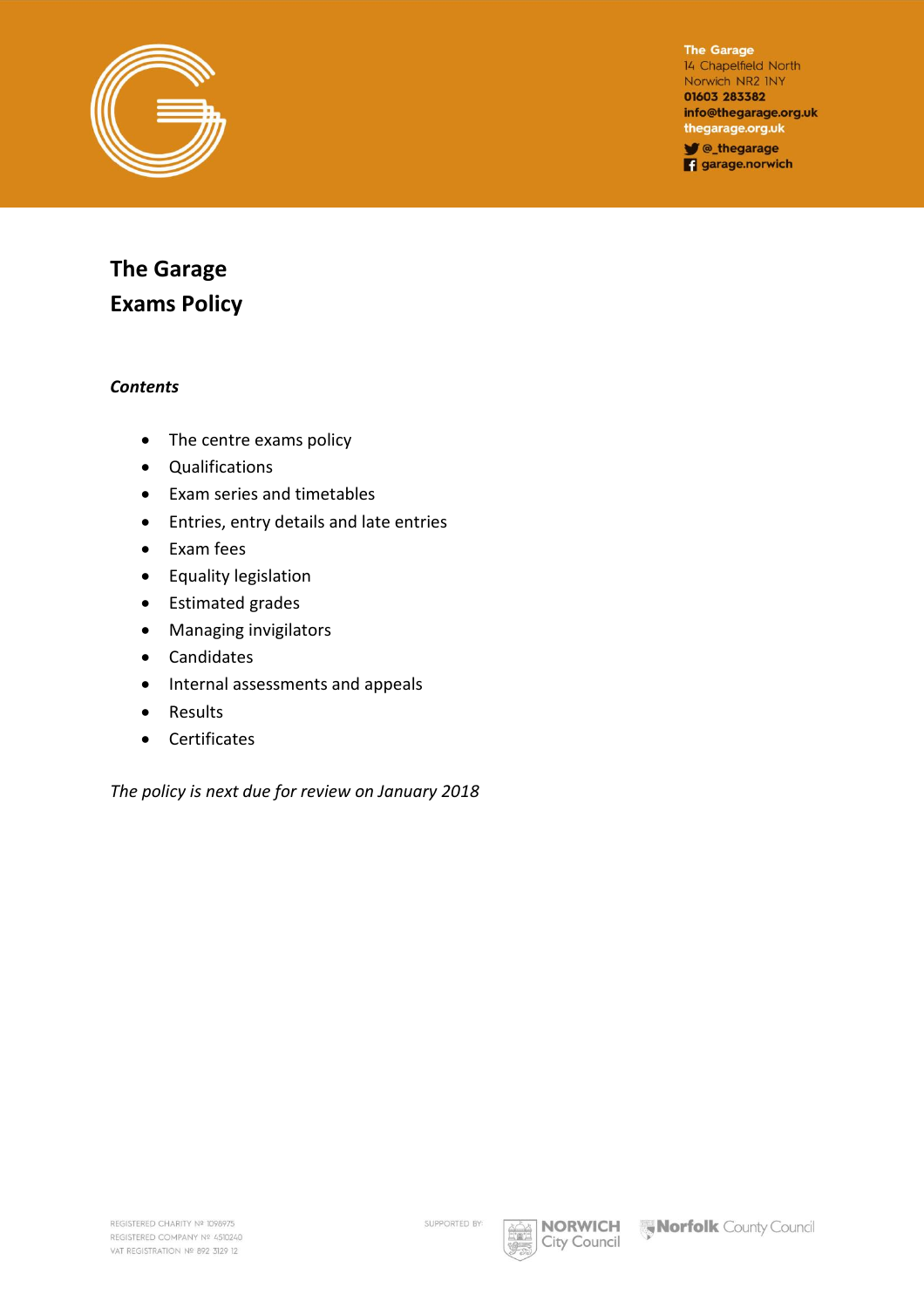The purpose of this exams policy is:

- to ensure the planning and management of exams is conducted efficiently and in the best interests of candidates;
- to ensure the operation of an efficient exams system with clear guidelines for all relevant staff.

It is the responsibility of everyone involved in the centre's exam processes to read, understand and implement this policy.

The exams policy will be reviewed every year.

The exams policy will be reviewed by the Head of Centre & Exams Officer

Where references are made to JCQ regulations/guidelines, further details can be found at [www.jcq.org.uk.](http://www.jcq.org.uk/)

#### *Exam responsibilities*

#### **The Head of Centre**:

- has overall responsibility for the school/college as an exams centre and advises on appeals and re-marks.
- is responsible for reporting all suspected or actual incidents of malpractice refer to the JCQ document Suspected malpractice in examinations and assessments.

#### Exams officer<sup>1</sup>:

- manages the administration of internal exams
- advises the senior leadership team, subject and class tutors, and other relevant support staff on annual exams timetables and procedures as set by the various awarding bodies.
- oversees the production and distribution, to all centre staff and candidates, of an annual calendar for all exams in which candidates will be involved and communicates regularly with staff concerning imminent deadlines and events.
- ensures that candidates and their parents are informed of and understand those aspects of the exams timetable that will affect them.
- checks with teaching staff that the necessary coursework and/or controlled assessments are completed on time and in accordance with JCQ guidelines.
- provides and confirms detailed data on estimated entries.
- maintains systems and processes to support the timely entry of candidates for their exams.
- receives, checks and stores securely all exam papers and completed scripts and ensures that scripts are dispatched as per the guidelines.
- administers access arrangements and makes applications for special consideration following the regulations in the JCQ publication A guide to the special consideration process.
- identifies and manages exam timetable clashes.

j 1 This is the individual to whom the Head of Centre has delegated responsibility for the administration of exams in their centre.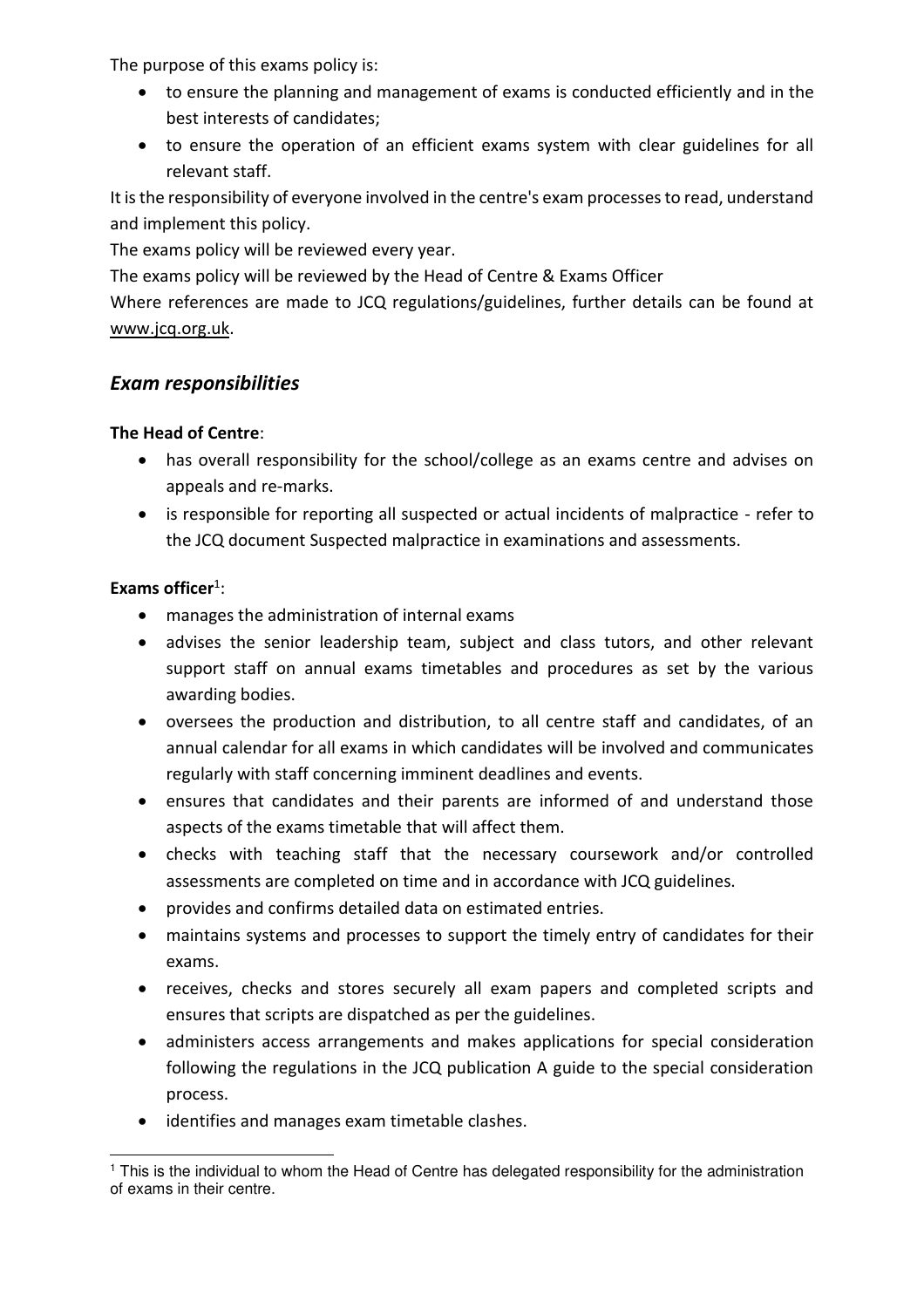- accounts for income and expenditures relating to all exam costs/charges.
- line manages the senior exams invigilator in organising the recruitment, training, and monitoring of a team of exams invigilators responsible for the conduct of exams.
- ensures candidates' coursework / controlled assessment marks are submitted, and any other material required by the appropriate awarding bodies correctly and on schedule.
- tracks, dispatches, and stores returned coursework / controlled assessments.
- arranges for dissemination of exam results and certificates to candidates and forwards, in consultation with the SLT, any post results service requests.

#### **Lead Tutors/Lecturers** are responsible for:

- guidance and pastoral oversight of candidates who are unsure about exams entries or amendments to entries.
- accurate completion of entry and all other mark sheets and adherence to deadlines as set by the exams officer.
- accurate completion of coursework / controlled assessment mark sheets and declaration sheets.
- decisions on post-results procedures.

#### **Tutors/Lecturers** are responsible for:

 supplying information on entries, coursework and controlled assessments as required by the head of department and/or exams officer.

#### The **approved specialist teacher** is responsible for:

- identification and testing of candidates' requirements for access arrangements and notifying the exams officer in good time so that they are able to put in place exam day arrangements
- process any necessary applications in order to gain approval (if required).
- working with the exams officer to provide the access arrangements required by candidates in exams rooms.

#### **Lead invigilator/invigilators** are responsible for:

- assisting the exams officer in the efficient running of exams according to JCQ regulations.
- collection of exam papers and other material from the exams office before the start of the exam.
- collection of all exam papers in the correct order at the end of the exam and ensuring their return to the exams office.

#### **Candidates** are responsible for:

- confirmation and signing of entries.
- understanding coursework / controlled assessment regulations and signing a declaration that authenticates the coursework as their own.
- ensuring they conduct themselves in all exams according to the JCQ regulations.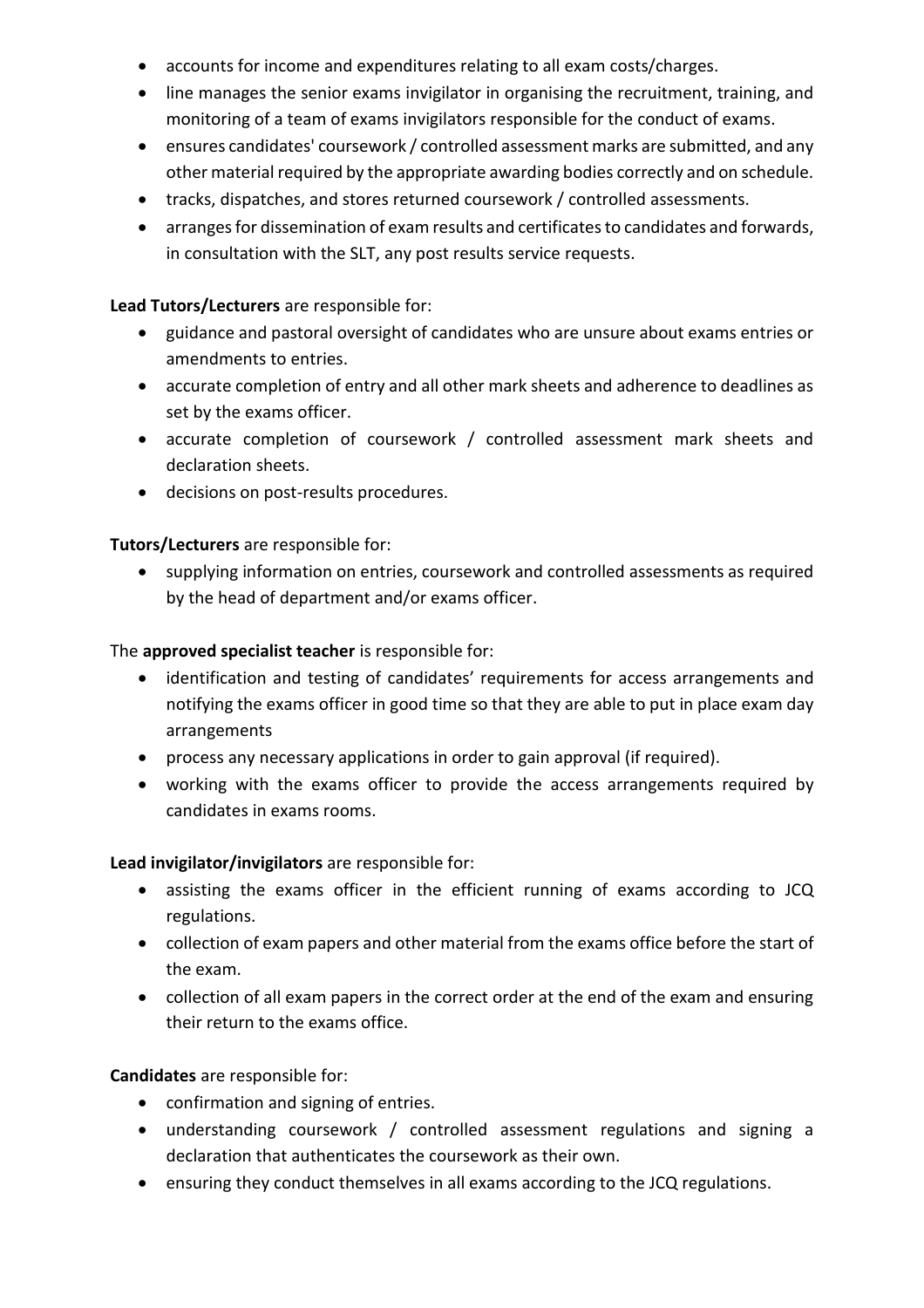## *Qualifications offered*

The qualifications offered at this centre are decided by the Head of Centre

The qualifications offered in any academic year may be found in the centre's published prospectus or similar documents for that year. If there is to be a change of specification for the next year, the exams office must be informed by February 2017.

Informing the exams office of changes to a specification is the responsibility of the Head of Centre.

Decisions on whether a candidate should be entered for a particular subject will be taken by Lead Tutors in consultation with the Head of Centre

## *Exam timetables*

Once confirmed, the exams officer will circulate the exam timetables for internal exams at a specified date before each series begins.

## *Entries, entry details and late entries*

The centre does not accept entries from private candidates.

The centre does not act as an exams centre for other organisations.

Entry deadlines are circulated to Lead Tutors via email.

Lead Tutors will provide estimated entry information to the exams officer to meet JCQ and awarding body deadlines.

Entries and amendments made after an awarding organisation's deadline (i.e. late) require the authorisation, in writing, of Head of Centre

GCSE re-sits are allowed. Re-sit decisions will be made by Head of Centre in consultation with Lead Tutors.

## *Exam fees*

Candidates or departments will not be charged for changes of tier, withdrawals made by the proper procedures or alterations arising from administrative processes provided these are made within the time allowed by the awarding bodies.

The exams officer will publish the deadline for actions well in advance for each exams series.

GCSE entry exam fees are paid by the candidates. HNC assessment fees are included within the course cost.

Late entry or amendment fees are paid by the candidates.

Re-sit fees are paid by the candidates.

## *Equality Legislation*

All exam centre staff must ensure that they meet the requirements of any equality legislation.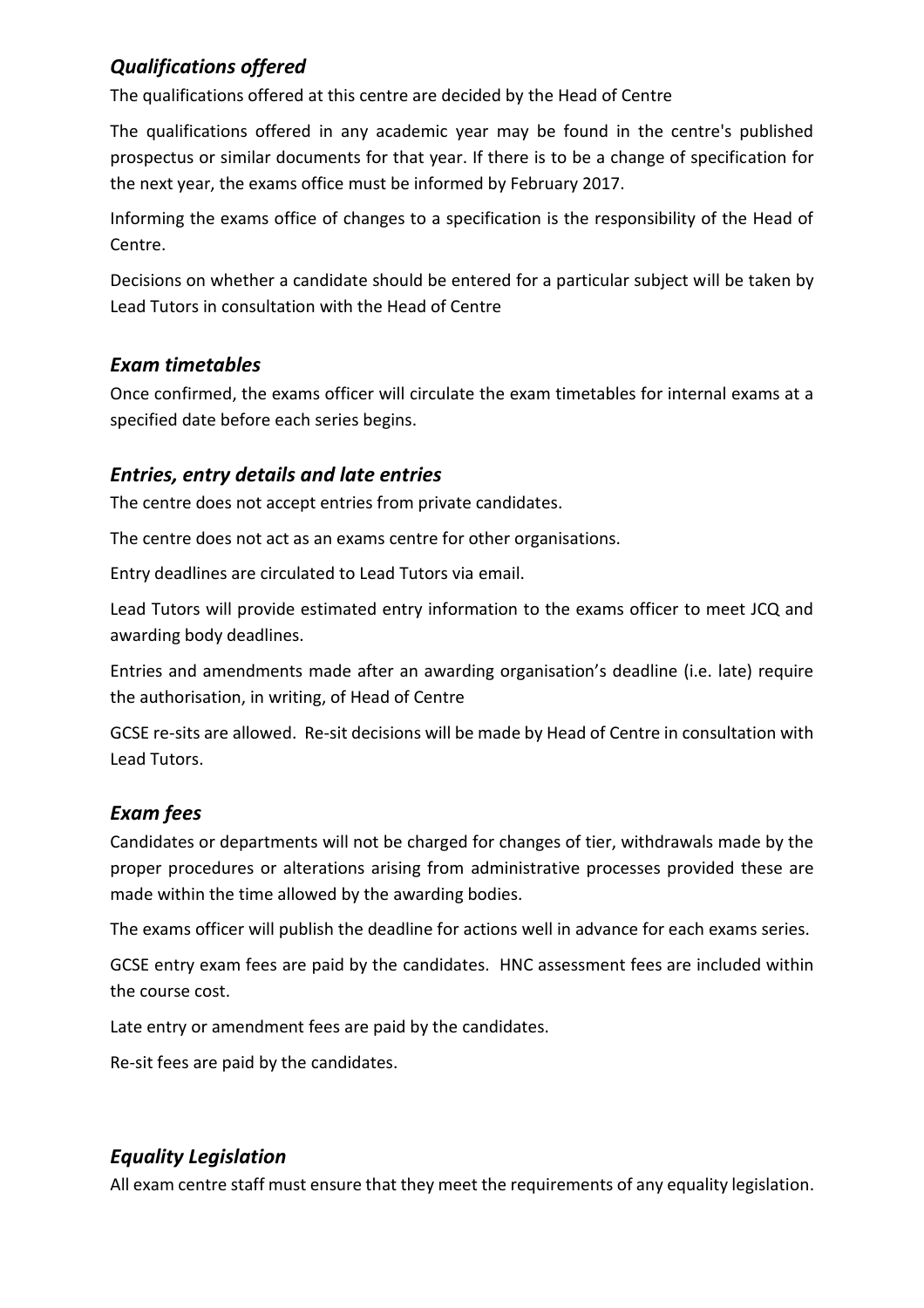The centre will comply with the legislation, including making reasonable adjustments to the service that that they provide to candidates in accordance with requirements defined by the legislation, awarding bodies, and JCQ. This is the responsibility of the Head of Centre & Exams Officer under the direction of the approved specialist assessor.

#### *Access arrangements*

The approved specialist assessor will inform subject teachers of candidates with special educational needs and any special arrangements that individual candidates will need during the course and in any assessments/exams.

A candidate's access arrangements requirement is determined by the approved specialist assessor.

Ensuring there is appropriate evidence for a candidate's access arrangement is the responsibility of Exams Officer.

Submitting completed access arrangement applications to the awarding bodies is the responsibility of the Exams Officer.

Rooming for access arrangement candidates will be arranged by the Exams Officer.

Invigilation and support for access arrangement candidates, as defined in the JCQ access arrangements regulations, will be organised by the Exams Officer.

#### *Contingency planning*

Contingency planning for exams administration is the responsibility of the Exams Officer.

Contingency plans are available via email, briefing meetings & centre intranet and are in line with the guidance provided by Ofqual, JCQ and awarding organisations.

#### *Estimated grades*

Lead Tutors are responsible for submitting estimated grades to the exams officer when requested by the exams officer.

#### *Managing invigilators*

Internal & external staff may be used to invigilate examinations. These invigilators will be used for internal exams.

Recruitment of invigilators is the responsibility of the Exams Officer.

Securing the necessary Disclosure Barring Service (DBS) clearance for new invigilators is the responsibility of the Exams Officer.

DBS fees for securing such clearance are paid by the centre.

Invigilators' rates of pay are set by the Head of Centre.

Invigilators are recruited, timetabled, trained, and briefed by the Exams Officer.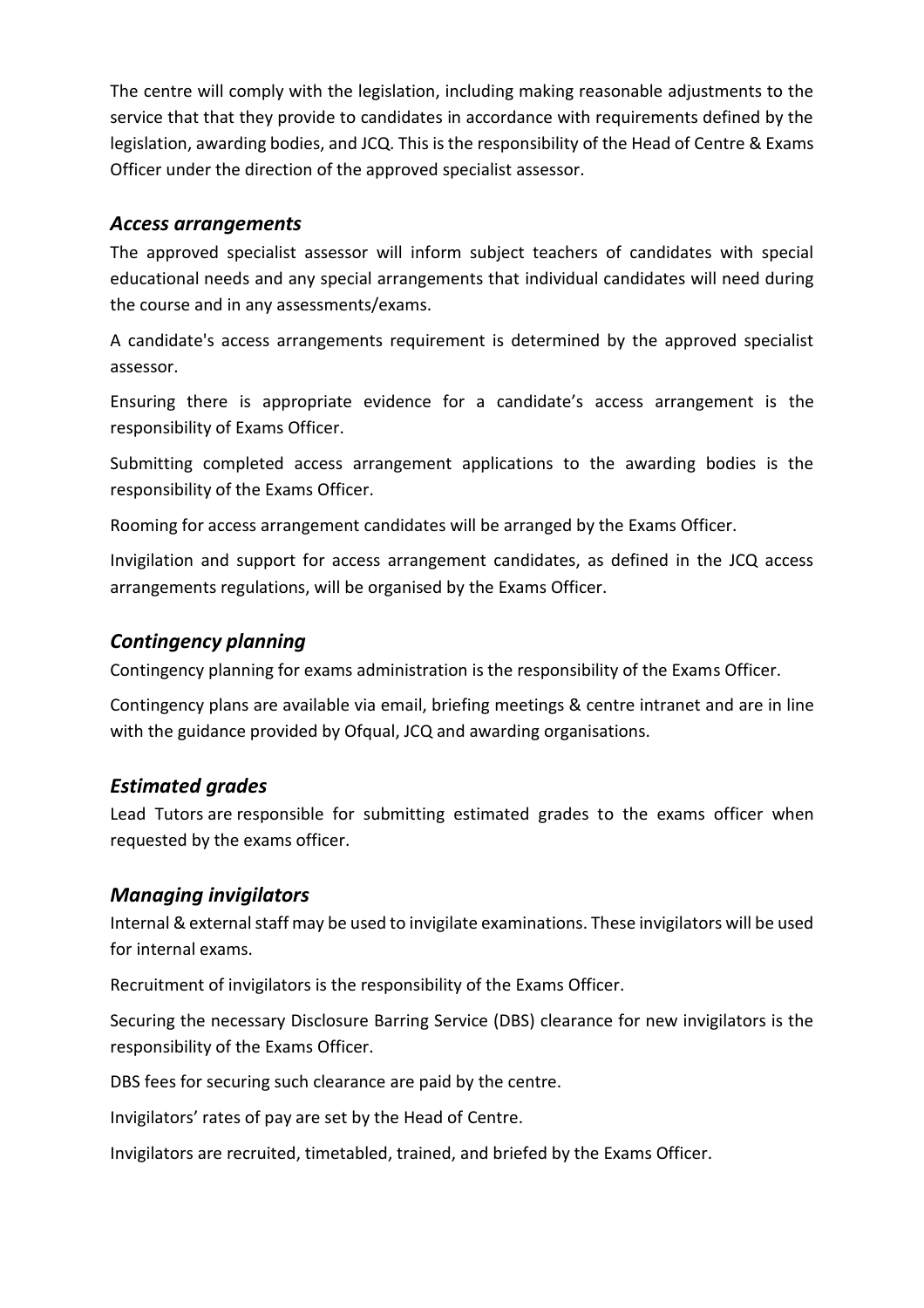## *Malpractice*

The Head of Centre in consultation with the Exams Officer is responsible for investigating suspected malpractice.

#### *Exam days*

The Exams Officer will book all exam rooms after liaison with other users and make the question papers, other exam stationery and materials available for the invigilator.

Centre operations staff are responsible for setting up the allocated rooms, and will be advised of requirements 2 weeks in advance.

The Exams Officer will start and finish all exams in accordance with JCQ guidelines.

Subject staff may be present at the start of the exam to assist with identification of candidates. Any staff present must be in accordance with the rules defined by JCQ concerning who is allowed in the exam room and what they can do.

In practical exams, subject teachers' availability will be in accordance with JCQ guidelines.

Exam papers must not be read by subject teachers or removed from the exam room before the end of a session. Papers will be distributed to Lead Tutors in accordance with JCQ's recommendations and no later than 3 hours after candidates have completed them.

After an exam, the exams officer will arrange for the safe dispatch of completed examination scripts to awarding bodies, working in conjunction with centre operations staff.

## *Candidates*

The exams officer will provide written information to candidates in advance of each exam series. A formal briefing session for candidates may be given by the Lead Tutor.

The centre's published rules on acceptable dress and behaviour apply at all times. Candidates' personal belongings remain their own responsibility and the centre accepts no liability for their loss or damage.

In an exam room candidates must not have access to items other than those clearly allowed in the instructions on the question paper, the stationery list, or the specification for that subject. This is particularly true of mobile phones and other electronic communication or storage devices with text or digital facilities. Any precluded items must not be taken into an exam room.

Disruptive candidates are dealt with in accordance with JCQ guidelines. Candidates are expected to stay for the full exam time at the discretion of the Exams Officer.

Note: candidates who leave an exam room must be accompanied by an appropriate member of staff at all times.

The Exams Officer is responsible for handling late or absent candidates on exam day.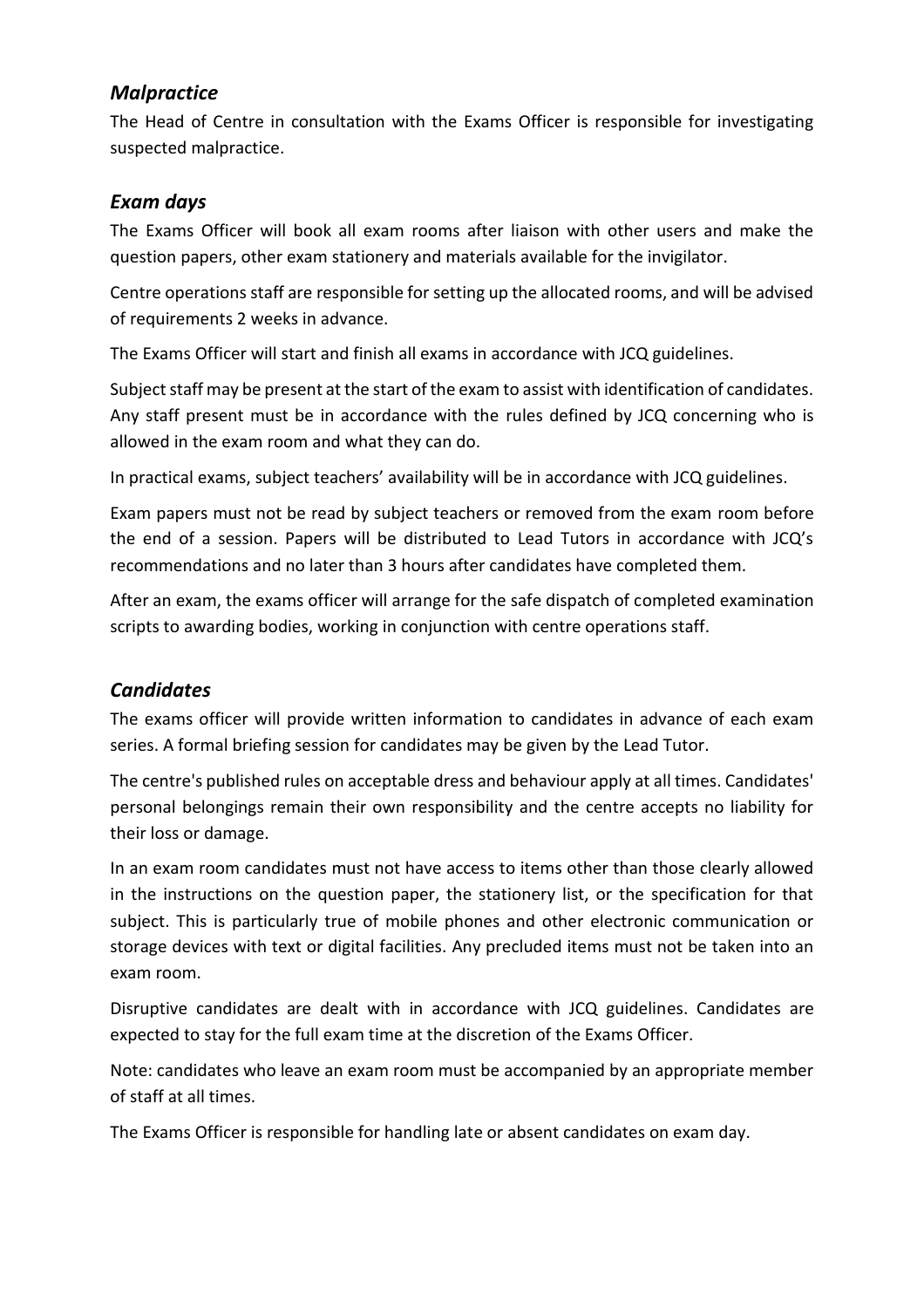## *Clash candidates*

The Exams Officer will be responsible as necessary for supervising escorts, identifying a secure venue and arranging overnight stays.

## *Special consideration*

Should a candidate be unable to attend an exam because of illness, suffer bereavement or other trauma, be ill or otherwise disadvantaged or disturbed during an exam, then it is the candidate's responsibility to alert the centre's Exams Officer to that effect.

The candidate must support any special consideration claim with appropriate evidence within 5 days of the exam.

The exams officer will make a special consideration application to the relevant awarding body within the sooner of 5 days after the exam and before the deadline for the exam series.

#### *Internal assessment*

It is the duty of Lead Tutors to ensure that all internal assessment is ready for dispatch at the correct time. The exams officer will assist by keeping a record of each dispatch, including the recipient details and the date and time sent.

Marks for all internally assessed work are provided to the exams office by the Lead Tutor. The exams officer will inform staff of the date when appeals against internal assessments must be made by. Any appeals will be dealt with in accordance with the centre's Internal Appeals Procedure (IAP) document.

## *Results*

Candidates will receive individual results slips on results days,

- in person at the centre OR;
- by post to their home address candidates to provide a self-addressed envelope (**by request)**

The results slip will not be in the form of a centre produced document.

Arrangements for the centre to be open on results days are made by the Exams Officer

The provision of the necessary staff on results days is the responsibility of the Exams Officer.